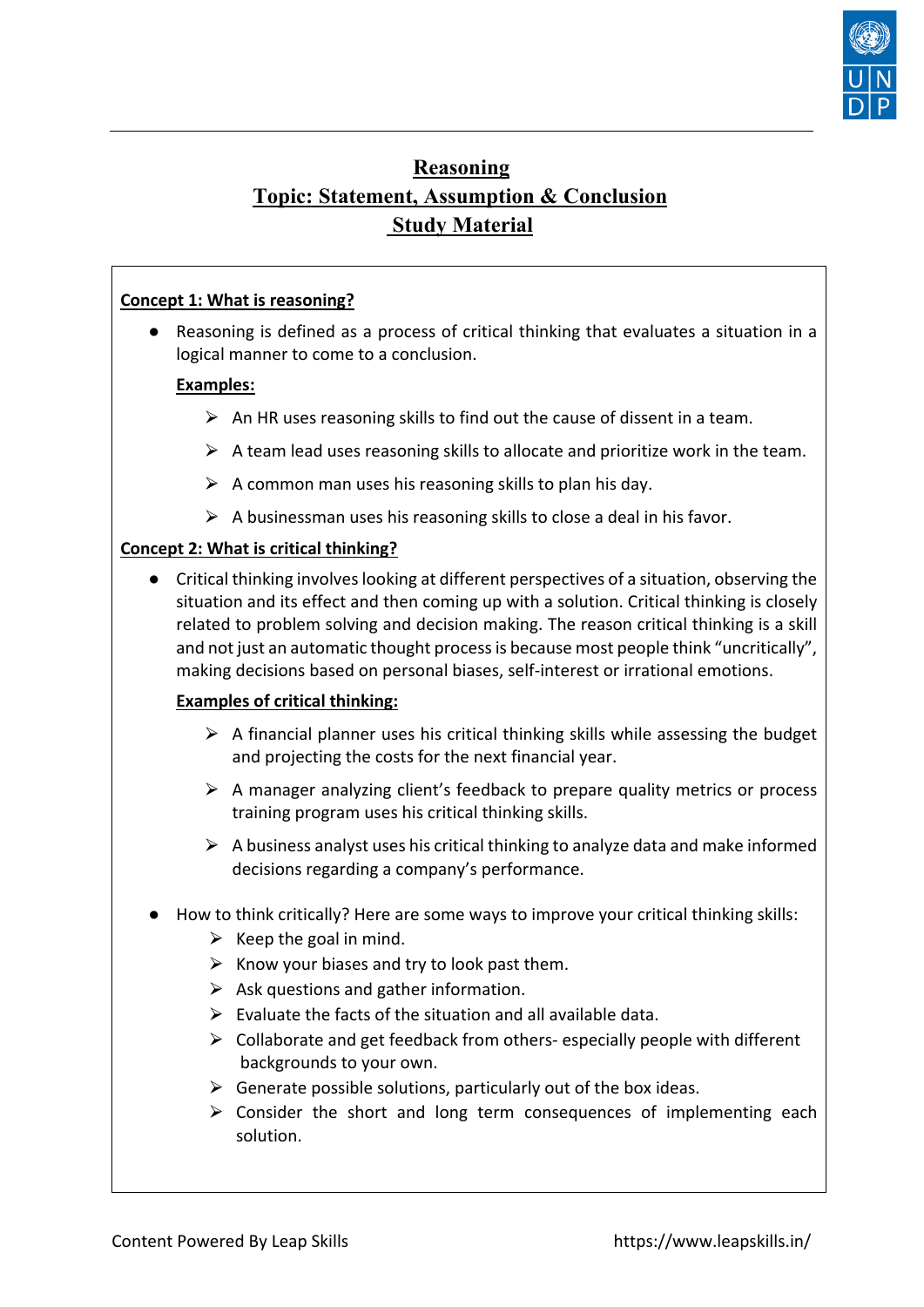

# **Concept 3: What is Statement and assumptions?**

- **Statement:** Statement is variously understood to mean either a meaningful declarative sentence that is true or false or the assertion that is made by a true or false declarative sentence.
- **Assumption:** An assumption is that hidden part of the statement which is assumed/supposed and taken for granted. Something that is not clearly mentioned, but is an integral part of it. For example: Let's take an example of a four storey building made of glass and steel pillars. Now, the glass, the steel pillars can be clearly seen, but the foundation or base of the building is hidden or not clearly seen. This analogy can be used to explain the question type. The glass, pillars which can be clearly seen are parts of the building. This building is the statement of the question. On the other hand, the foundation is the hidden part, not clearly seen, which is the assumption. So, the assumption is the hidden or the implicit part of the statement without which the statement cannot exist.

#### **Concept 4: Examples on statements and assumptions:**

● **Statement:** Amitabh Bachchan says "Today, I have money, fame, property, bank balance. What do you have?" Shashi Kapoor says, "I have mother."

**Assumption:** Mother is above all materialistic pleasures of life. This assumption is valid as without assuming it, Shashi Kapoor wouldn't have concluded what he said.

● **Statement:** "If you trouble me, I will slap you." - A mother warns her child.

**Assumption:** The mother warns her child with the expectation that after warning, the child may stop troubling her.

**Statement:** "All the sweets available in our shop are made from pure ingredients." The banner outside a sweet shop.

**Assumption-1:** "People can spend any amount of money to buy sweets made from pure ingredients". Now this assumption is invalid because the owner of the sweet shop may have thought about the money factor associated with the sweets, but the assumption cannot be accepted as it is not mentioned in the statement.

#### **Any assumption can be accepted if it is:**

- $\triangleright$  Root cause of a statement, or
- $\triangleright$  Desired effect of a statement. For the statement discussed above.

**Assumption-2:** "People want sweets made from pure ingredients". This assumption is the root cause of the statement. People want sweets made from pure ingredients, that is why banner was put up. Thus, this is a valid statement.

**Assumption-3:** "The owner of the shop expected that people would get attracted from the banner and his sales would increase". This is a valid assumption because that is the desired effect of the statement.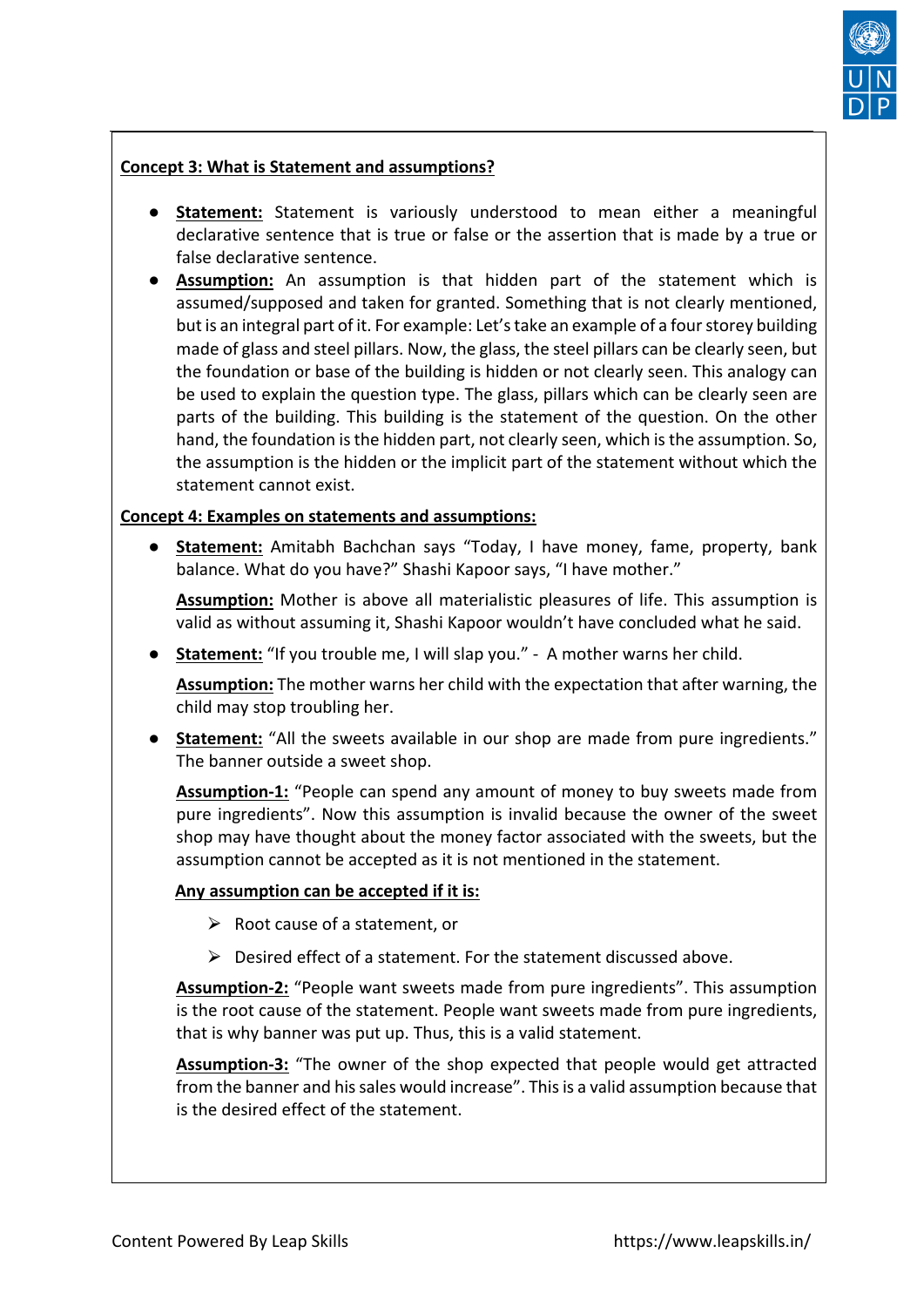

**Statement:** The country's overall development has struggled since independence. Government should make every possible step to eradicate corruption.

**Assumption-1:** Eradicating corruption is the only solution for country's overall development.

**Assumption-2:** Eradicating corruption is the best solution for country's overall development.

**Assumption-3:** Eradicating corruption is the definite solution for country's overall development.

**Assumption-4:** Eradicating corruption would probably help in overall development.

In 1,2,3 the words only, best, definite are extreme words with no proof from statement. Whereas "probably" is acceptable in context of the statement.

# **Important Notes:**

- Always check whether an assumption is implicit or not, by "keeping yourself in the shoes of the subject". Think from the perspective of the person saying the line in the statement.
- Always be careful of the extreme words used in the sentence, such as, most, only, all, best, definitely etc. Such statements are supposed to be read very carefully to pick the right assumption.

# **Important points to remember:**

- Always remember that assumption is always indefinite and positive.
- Some words like only, each, any, every, all, Questions indicating words like why, these, what, Answers indicating words like therefore, definitely, but, certainly exist in the assumption and that assumption will always be explicit (false).
- Some words like some, to large extent, many, much exist in the assumption and that assumption will always be implicit (True).
- Any assumption that is conveying the message of advertisement, notice and appeal, that assumption will always be implicit (True).
- Any assumption that is talking about the social welfare (positive), govt. policies that assumption will always be implicit (True).
- If any assumption is talking about past and future that assumption will always be explicit (False).
- If any assumption showing the word like suggestion, order, request that will always be implicit (True).
- Remember that restatement is never implicit.
- Comparison are always wrong
- By keeping all above points in mind you can solve questions of assumptions easily.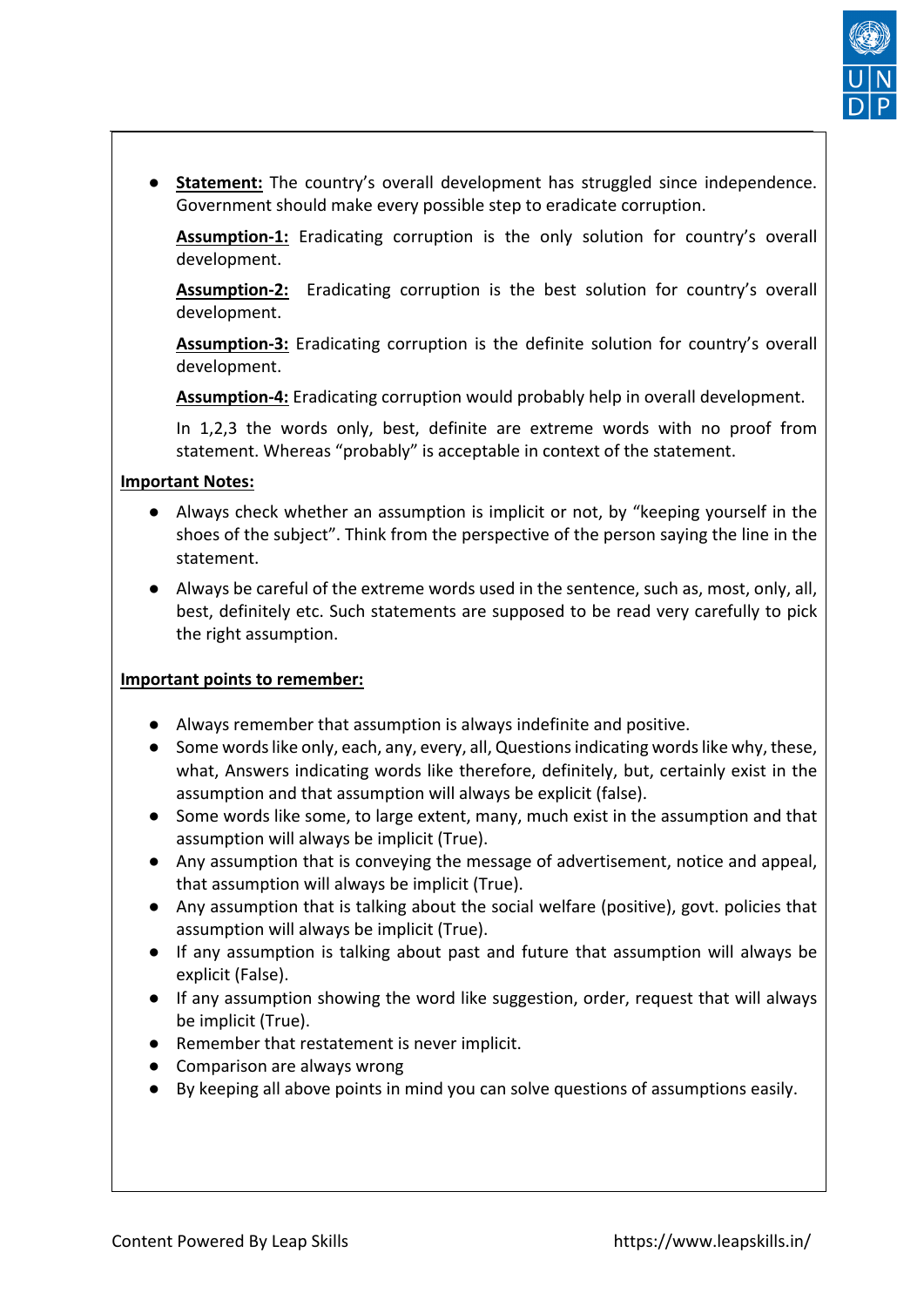

# **Concept 5: What is statement and conclusion?**

- **Conclusion:** Dictionary meaning of conclusion is "a proposition concluded or inferred from the premises of an argument." Conclusions rely on the facts of a situation to make a determination that is not implicitly stated or implied by the information. Essentially, a conclusion is the next logical step in an information series. A statement requires two conditions to serve as a conclusion. First, it must be a logically derived statement from the available information. Second, it must not be stated or inferred from the available information.
- **Process of drawing a conclusion:**
	- $\triangleright$  Collect information
	- $\triangleright$  Evaluate information
	- $\triangleright$  Evaluate logical conclusions
	- $\triangleright$  Draw conclusions (using logic)
- **Getting facts:** This step includes asking question like "who", "how", "when", "what", "where".
- **Evaluating facts:** This step includes asking questions like "Is the fact relevant or significant? Does it support the conclusion"?
- **Drawing a conclusion:** To avoid error ask questions like "Is the conclusion valid or consistent with the given information" and "Are there any logical flaws in the conclusion?"
- **Evaluating a conclusion:** This step includes asking question "Is the conclusion drawn is fair and logical?"

# **Concept 6- Examples on statement and conclusion:**

- **Statement:** The sale of television sets of company X has increased. **Conclusion:** 1. The sale of television sets of other companies has decreased 2. The sale of television sets of company X was nil in the past **Explanation:** In the given statement, nothing is given about the sale of television sets of other companies. Hence, conclusion 1 is not valid while the second conclusion is not related to the statement. Hence, it is also not a valid conclusion.
- **Statement:** If you are skilful IT engineer, we want to engage you in our organization -An advertisement of company X.

**Conclusion:** 1. The company X thinks that an engineer is a good worker.

2. The company X is in need of engineers.

**Explanation:** Both the conclusion are valid because the company thinks that an engineer is a good worker and also they are in need of engineers, because it is given in advertisement.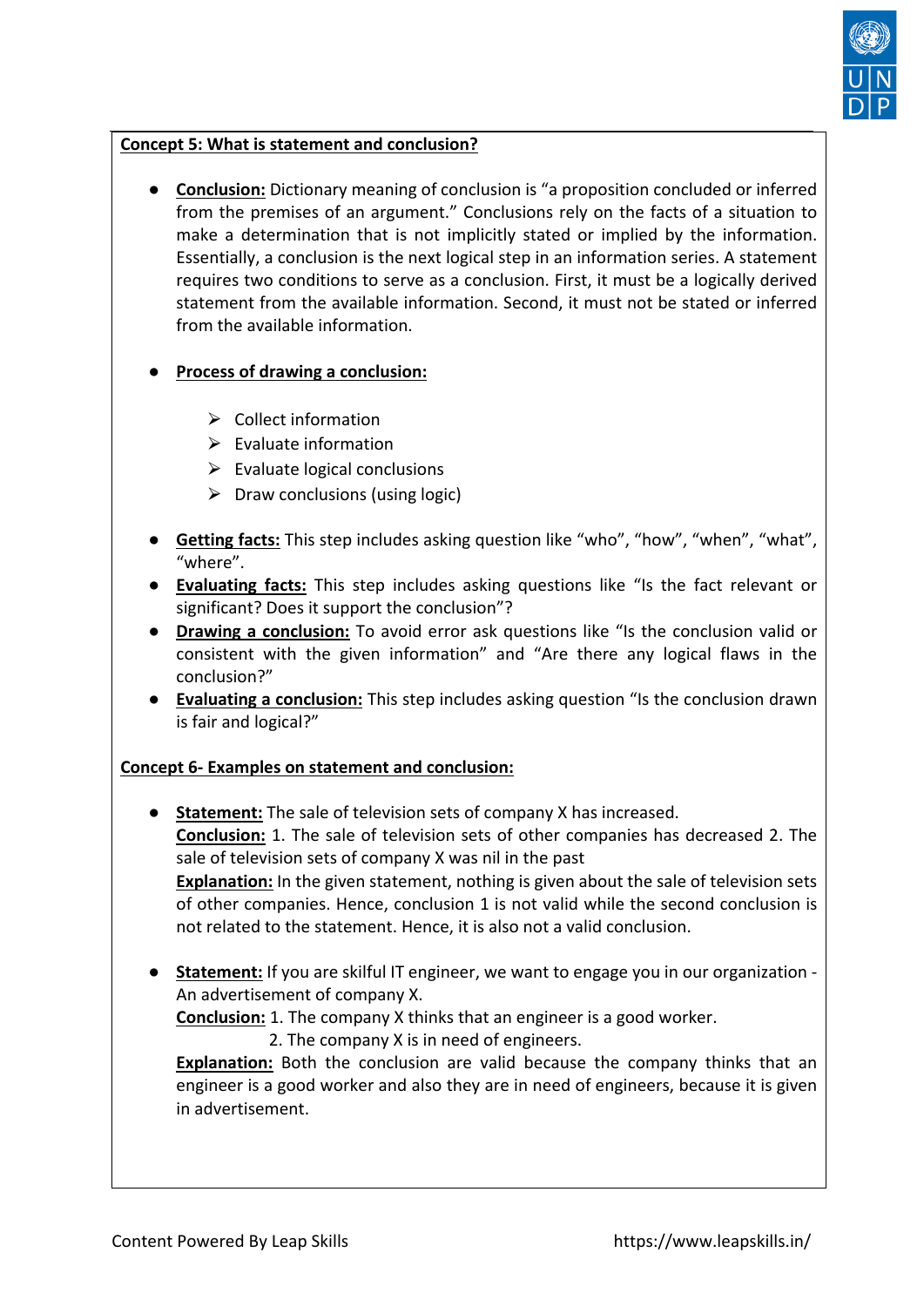

#### **Important points to remember:**

- Consider only the matter which is given in the statement. Do not add anything in the statement from your side.
- You should avoid the presumption and it should be minded that the conclusion may not be converted into a course of action.
- Generally the past statement is not valid.
- If some law or any correction is talked about in the statement then things related to it will be taken as conclusion because the idea of making a law or correction is that people will follow it. But always remember that conclusion should be directly connected to the statement.
- If in the conclusion words like: definitely, quickly, cent-percent, only one, only forever, all, always, every etc. are linked then those are not considered. But if the conclusion is the direct result of the statement, then it is considered.
- By keeping all above points in mind you can solve problems based on statement and conclusions easily.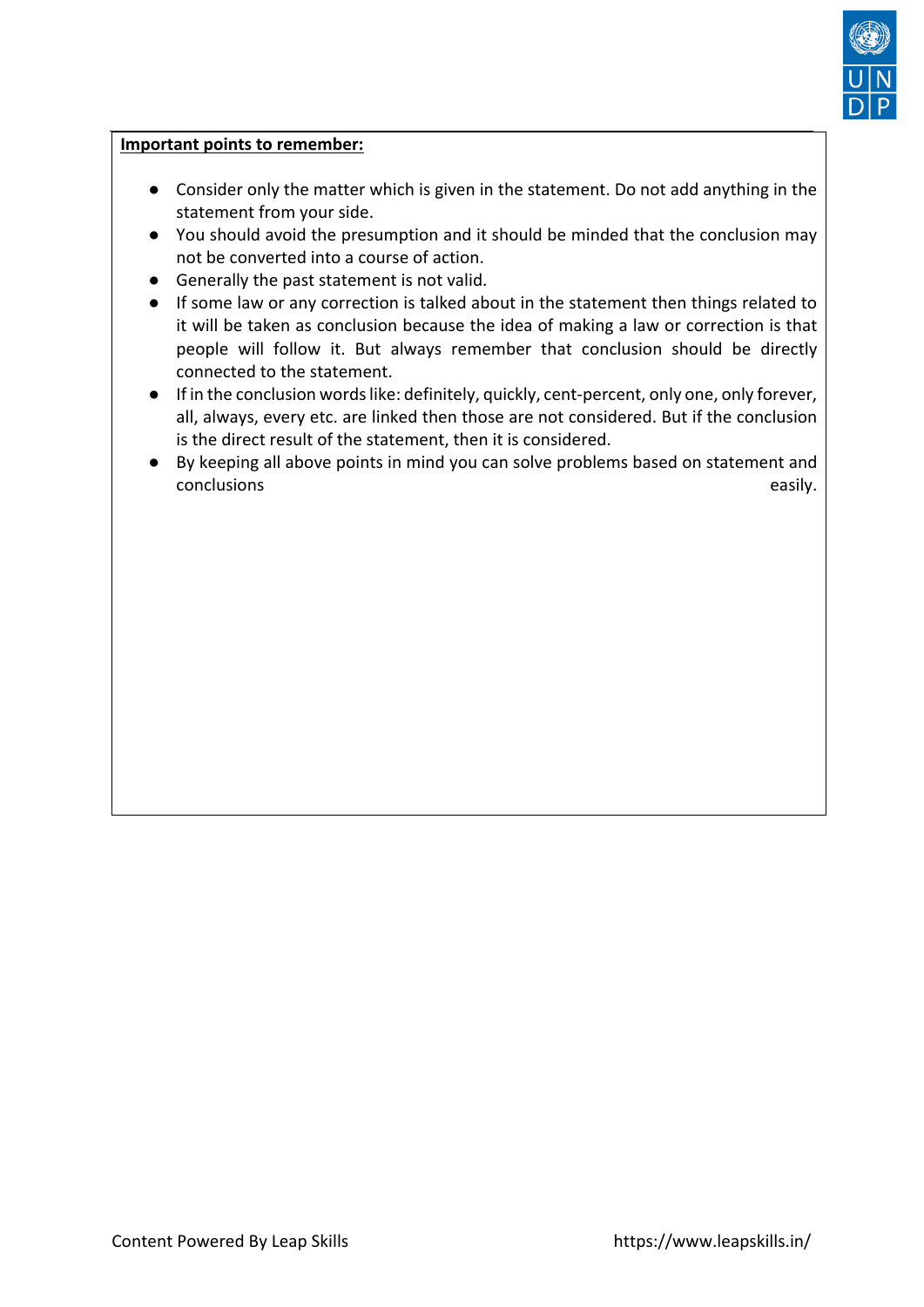

# **PROBLEMS ON STATEMENT, ASSUMPTION AND CONCLUSION FOUNDATION**

# **Directions to solve:**

In each question below is given a statement followed by two conclusions numbered I and II. You have to assume everything in the statement to be true, then consider the two conclusions together and decide which of them logically follows beyond a reasonable doubt from the information given in the statement. Give answer:

(A) If only conclusion I follows

- (B) If only conclusion II follows
- (C) If either I or II follows
- (D) If neither I nor II follows and
- (E) If both I and II follow.
- 1. **Statements:** In a one day cricket match, the total runs made by a team were 200. Out of these 160 runs were made by spinners. **Conclusions:**

80% of the team consists of spinners.

The opening batsmen were spinners.

- **[A.](about:blank)** Only conclusion I follows
- **[B.](about:blank)** Only conclusion II follows
- **[C.](about:blank)** Either I or II follows
- **[D.](about:blank)** Neither I nor II follows
- **[E.](about:blank)** Both I and II follow
- 2. **Statements:** The old order changed yielding place to new. **Conclusions:**

Change is the law of nature.

Discard old ideas because they are old.

**[A.](about:blank)** Only conclusion I follows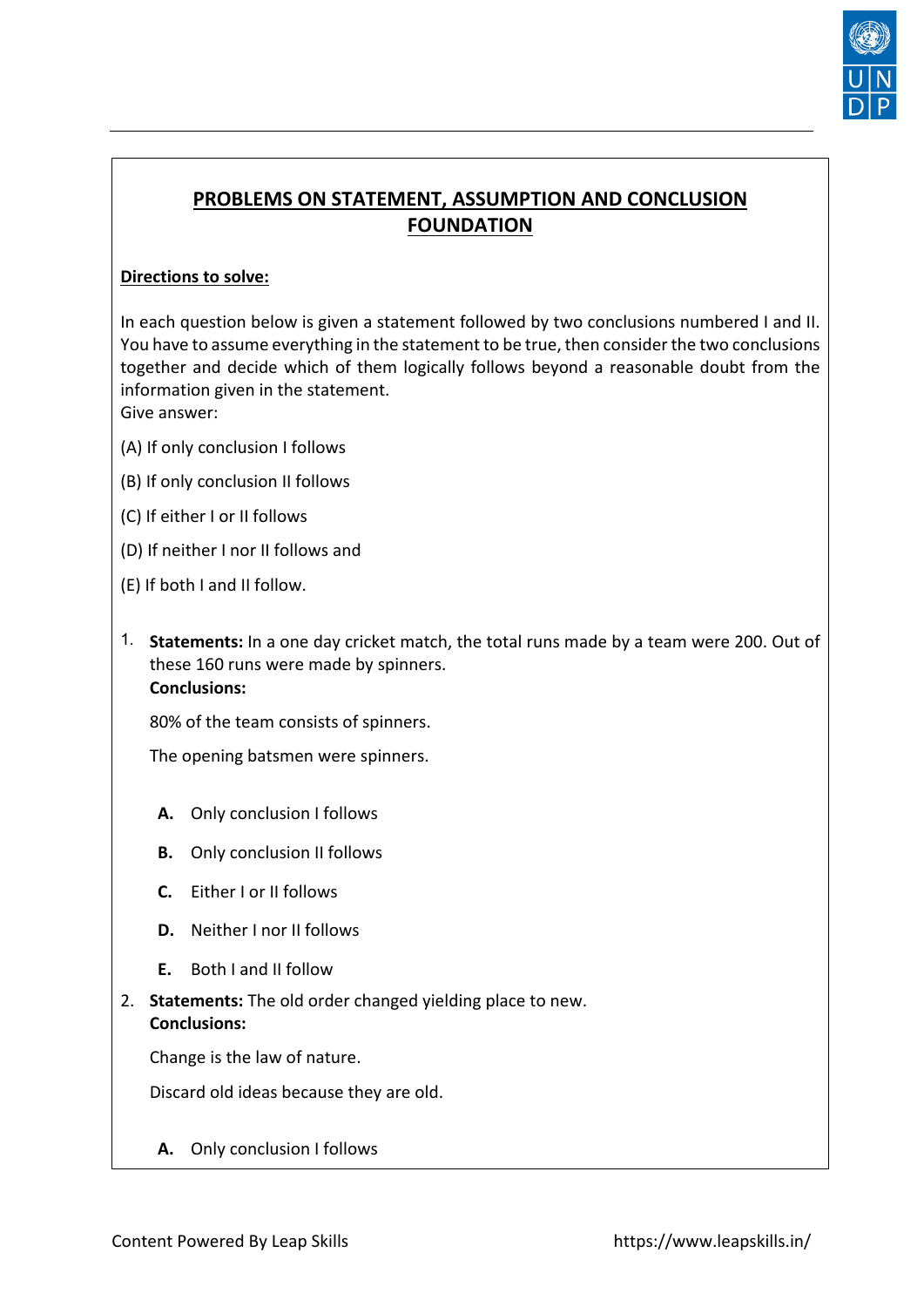

- **[B.](about:blank)** Only conclusion II follows
- **[C.](about:blank)** Either I or II follows
- **[D.](about:blank)** Neither I nor II follows
- **[E.](about:blank)** Both I and II follow
- 3. **Statements:** Government has spoiled many top ranking financial institutions by appointing bureaucrats as Directors of these institutions. **Conclusions:**

Government should appoint Directors of the financial institutes taking into consideration the expertise of the person in the area of finance.

The Director of the financial institute should have expertise commensurate with the financial work carried out by the institute.

- **[A.](about:blank)** Only conclusion I follows
- **[B.](about:blank)** Only conclusion II follows
- **[C.](about:blank)** Either I or II follows
- **[D.](about:blank)** Neither I nor II follows
- **[E.](about:blank)** Both I and II follow
- 4. **Statements:** Population increase coupled with depleting resources is going to be the scenario of many developing countries in days to come. **Conclusions:**

The population of developing countries will not continue to increase in future.

It will be very difficult for the governments of developing countries to provide its people decent quality of life.

- **[A.](about:blank)** Only conclusion I follows
- **[B.](about:blank)** Only conclusion II follows
- **[C.](about:blank)** Either I or II follows
- **[D.](about:blank)** Neither I nor II follows
- **[E.](about:blank)** Both I and II follow
- 5. **Statements:** Prime age school-going children in urban India have now become avid as well as more regular viewers of television, even in households without a TV. As a result there has been an alarming decline in the extent of readership of newspapers.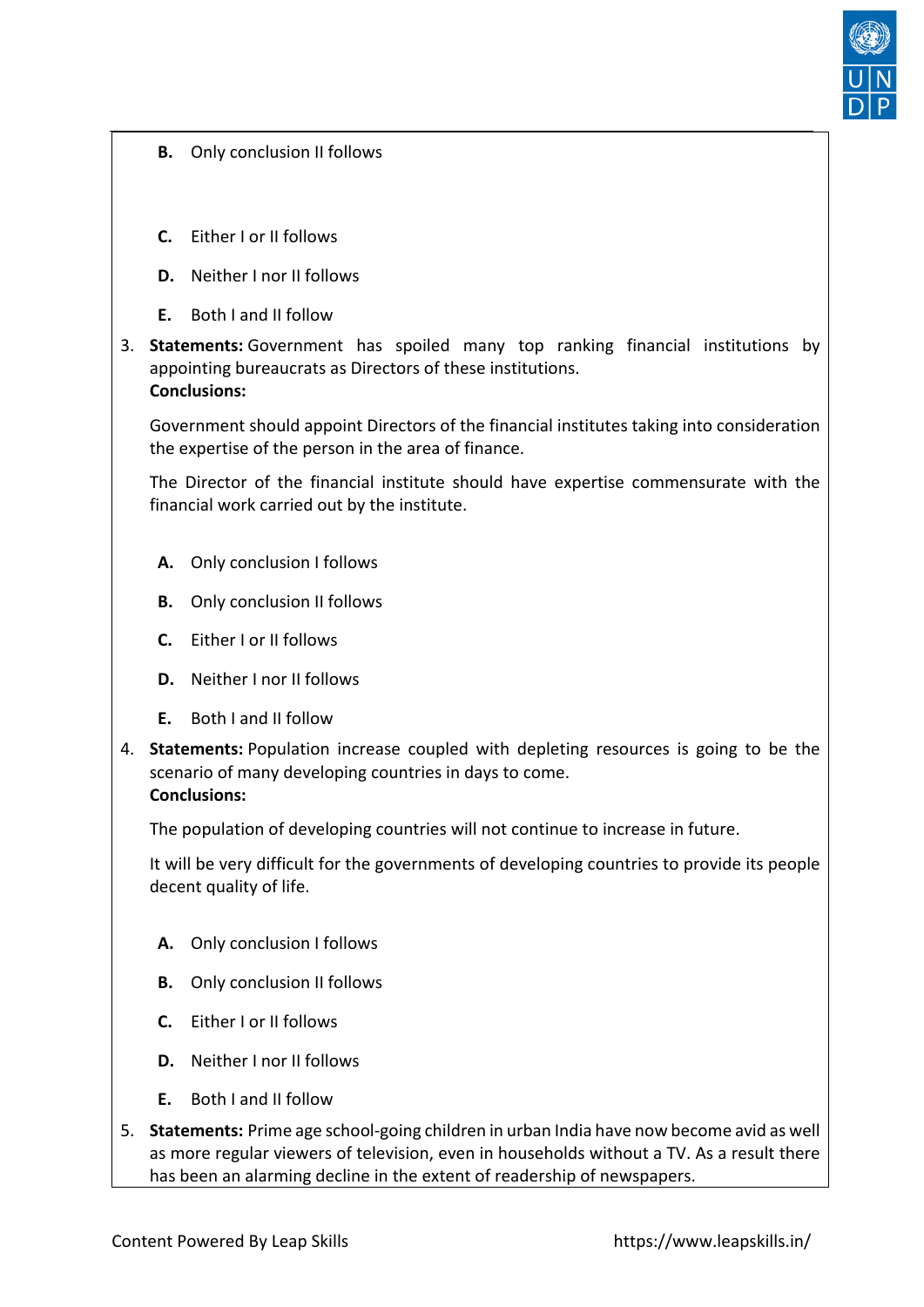

#### **Conclusions:**

Method of increasing the readership of newspapers should be devised.

A team of experts should be sent to other countries to study the impact of TV on the readership of newspapers.

- **[A.](about:blank)** Only conclusion I follows
- **[B.](about:blank)** Only conclusion II follows
- **[C.](about:blank)** Either I or II follows
- **[D.](about:blank)** Neither I nor II follows
- **[E.](about:blank)** Both I and II follow

# **MODERATE**

#### **[Directions to Solve:](about:blank)**

In each question below is given a statement followed by two assumptions numbered I and II. You have to consider the statement and the following assumptions and decide which of the assumptions is implicit in the statement. Give answer

(A) If only assumption I is implicit

- 
- (B) If only assumption II is implicit
- (C) If either I or II is implicit
- (D) If neither I nor II is implicit
- (E) If both I and II are implicit.
- 1. **Statement:** "You are hereby appointed as a programmer with a probation period of one year and your performance will be reviewed at the end of the period for confirmation." - A line in an appointment letter. **Assumptions:**

The performance of an individual generally is not known at the time of appointment offer.

Generally an individual tries to prove his worth in the probation period.

- **[A.](about:blank)** Only assumption I is implicit
- **[B.](about:blank)** Only assumption II is implicit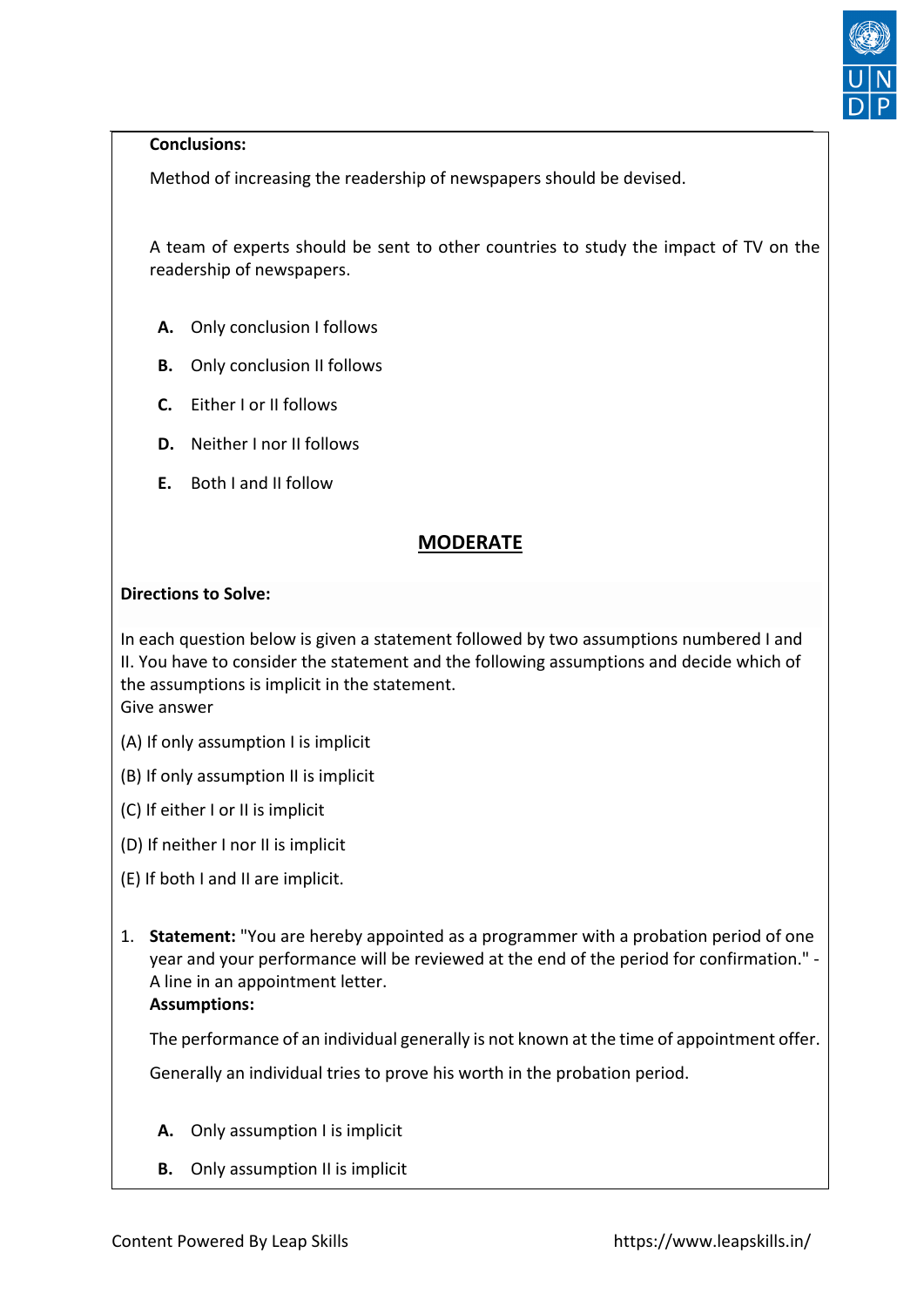

- **[C.](about:blank)** Either I or II is implicit
- **[D.](about:blank)** Neither I nor II is implicit
- **[E.](about:blank)** Both I and II are implicit
- 2. **Statement:** It is desirable to put the child in school at the age of 5 or so. **Assumptions:**

At that age the child reaches appropriate level of development and is ready to learn. The schools do not admit children after six years of age.

- **[A.](about:blank)** Only assumption I is implicit
- **[B.](about:blank)** Only assumption II is implicit
- **[C.](about:blank)** Either I or II is implicit
- **[D.](about:blank)** Neither I nor II is implicit
- **[E.](about:blank)** Both I and II are implicit
- 3. **Statement:** "In order to bring punctuality in our office, we must provide conveyance allowance to our employees." - In charge of a company tells Personnel Manager. **Assumptions:**

Conveyance allowance will not help in bringing punctuality.

Discipline and reward should always go hand in hand.

- **[A.](about:blank)** Only assumption I is implicit
- **[B.](about:blank)** Only assumption II is implicit
- **[C.](about:blank)** Either I or II is implicit
- **[D.](about:blank)** Neither I nor II is implicit
- **[E.](about:blank)** Both I and II are implicit
- 4. **Statement:** Unemployment allowance should be given to all unemployed Indian youth above 18 years of age.

# **Assumptions:**

There are unemployed youth in India who needs monetary support.

The government has sufficient funds to provide allowance to all unemployed youth.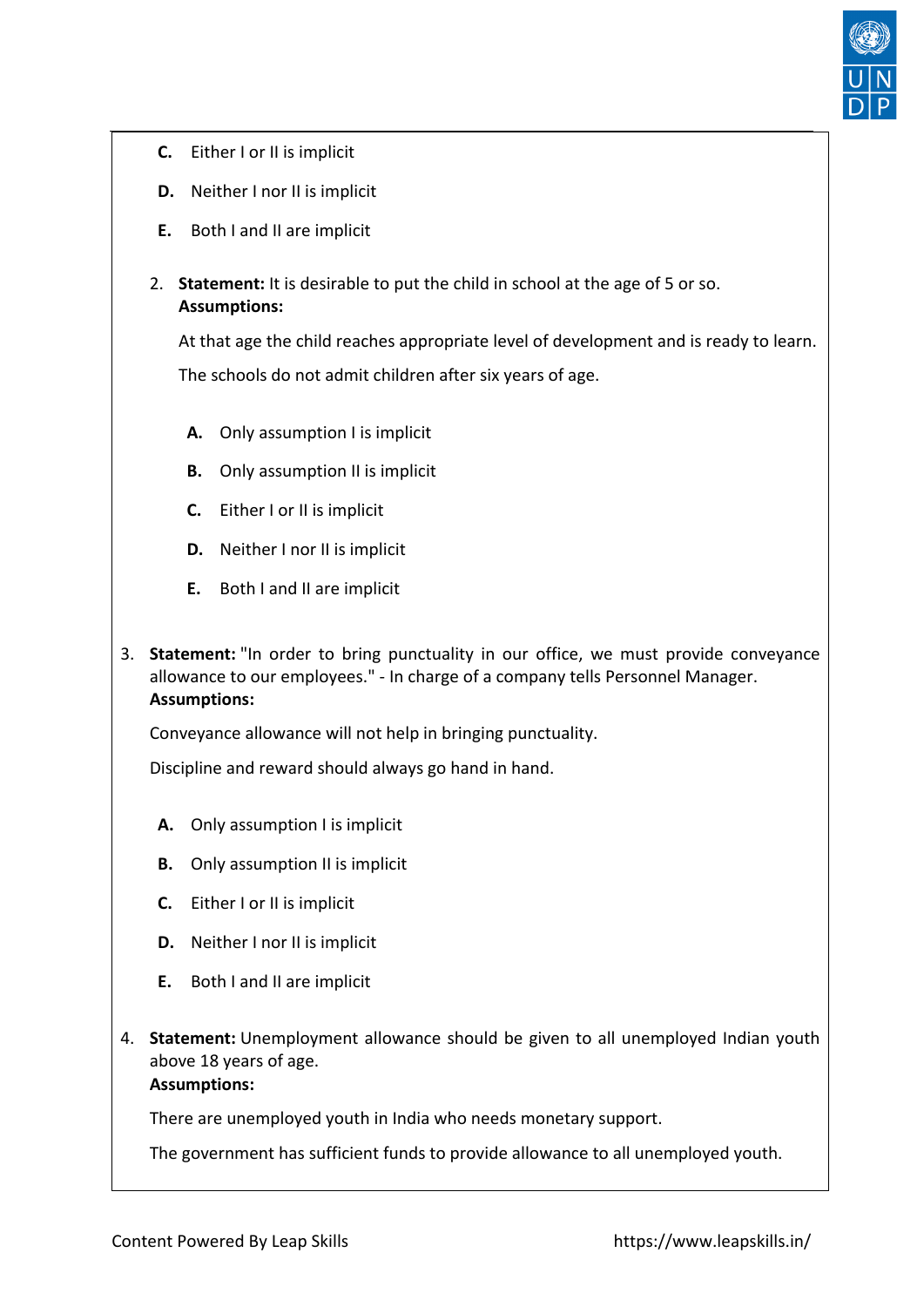

- **[A.](about:blank)** Only assumption I is implicit
- **[B.](about:blank)** Only assumption II is implicit
- **[C.](about:blank)** Either I or II is implicit
- **[D.](about:blank)** Neither I nor II is implicit
- **[E.](about:blank)** Both I and II are implicit
- 5. **Statement:** The State government has decided to appoint four thousand primary school teachers during the next financial year. **Assumptions:**

There are enough schools in the state to accommodate four thousand additional primary school teachers.

The eligible candidates may not be interested to apply as the government may not finally appoint such a large number of primary school teachers.

- **[A.](about:blank)** Only assumption I is implicit
- **[B.](about:blank)** Only assumption II is implicit
- **[C.](about:blank)** Either I or II is implicit
- **[D.](about:blank)** Neither I nor II is implicit
- **[E.](about:blank)** Both I and II are implicit

# **HOTS- HIGH ORDER THINKING SKILLS**

#### **[Directions to Solve:](about:blank)**

In each question below is given a statement followed by two assumptions numbered I and II. You have to consider the statement and the following assumptions and decide which of the assumptions is implicit in the statement.

Give answer

- (A) If only assumption I is implicit
- (B) If only assumption II is implicit
- (C) If either I or II is implicit
- (D) If neither I nor II is implicit
- (E) If both I and II are implicit.
- 1. **Statement:** If it is easy to become an engineer, I don't want to be an engineer. **Assumptions:**

An individual aspires to be professional.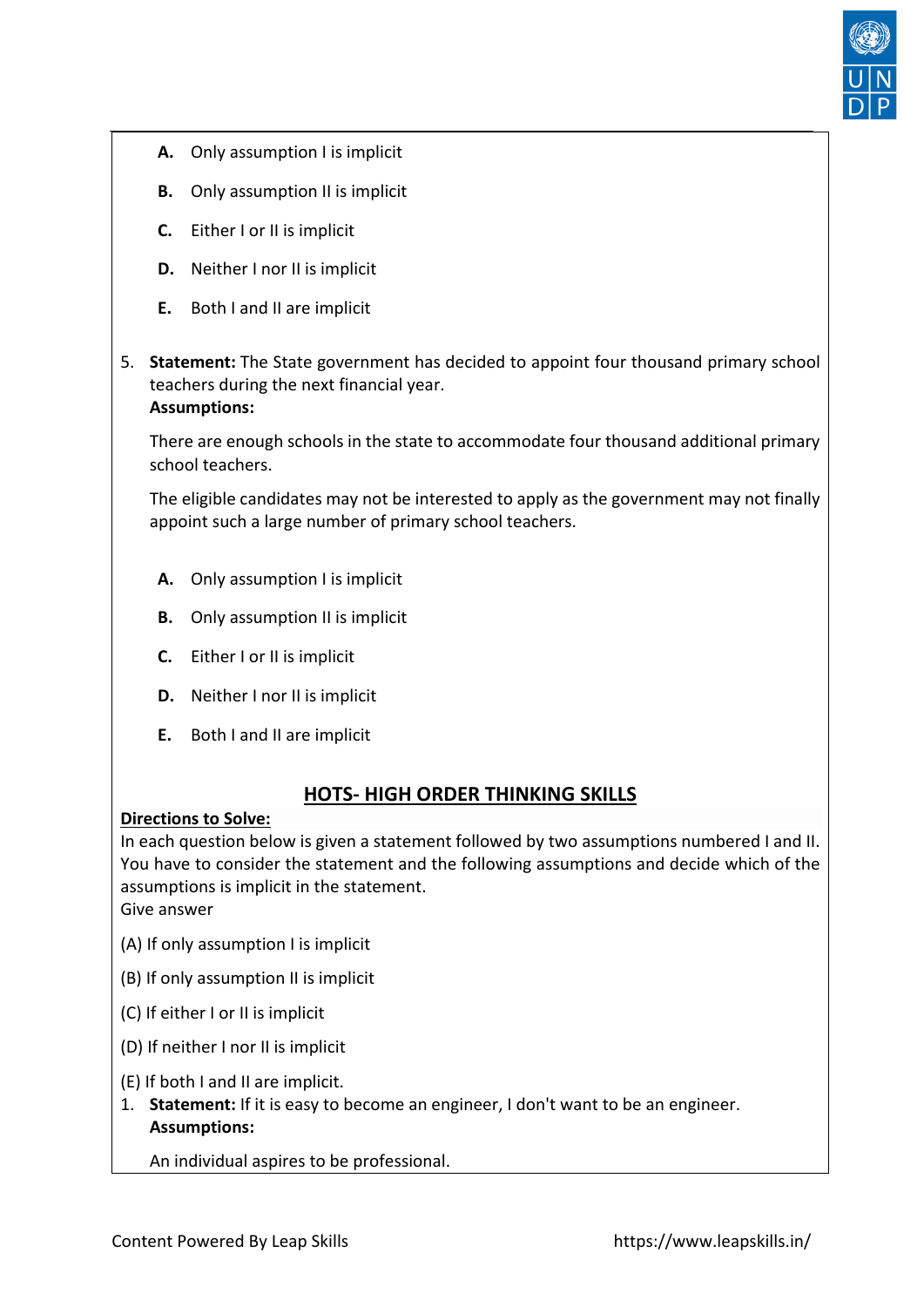

One desires to achieve a thing which is hard earned.

- **[A.](about:blank)** Only assumption I is implicit
- **[B.](about:blank)** Only assumption II is implicit
- **[C.](about:blank)** Either I or II is implicit
- **[D.](about:blank)** Neither I nor II is implicit
- **[E.](about:blank)** Both I and II are implicit
- 2. **Statement:** The concession in rail fares for the journey to hill stations has been cancelled because it is not needed for people who can spend their holidays there. **Assumptions:**

Railways should give concession only to needy persons.

Railways should not encourage people to spend their holidays at hill stations.

- **[A.](about:blank)** Only assumption I is implicit
- **[B.](about:blank)** Only assumption II is implicit
- **[C.](about:blank)** Either I or II is implicit
- **[D.](about:blank)** Neither I nor II is implicit
- **[E.](about:blank)** Both I and II are implicit
- 3. **Statement:** "The bridge was built at the cost of Rs.128 crores and even civil bus service is not utilizing it, what a pity to see it grossly underutilized." - A citizen's view on a new flyover linking east and west sides of a suburb. **Assumptions:**

The building of such bridges does not serve any public objective.

There has to be some accountability and utility of money spent on public projects.

- **[A.](about:blank)** Only assumption I is implicit
- **[B.](about:blank)** Only assumption II is implicit
- **[C.](about:blank)** Either I or II is implicit
- **[D.](about:blank)** Neither I nor II is implicit
- **[E.](about:blank)** Both I and II are implicit

#### **[Directions to Solve](about:blank)**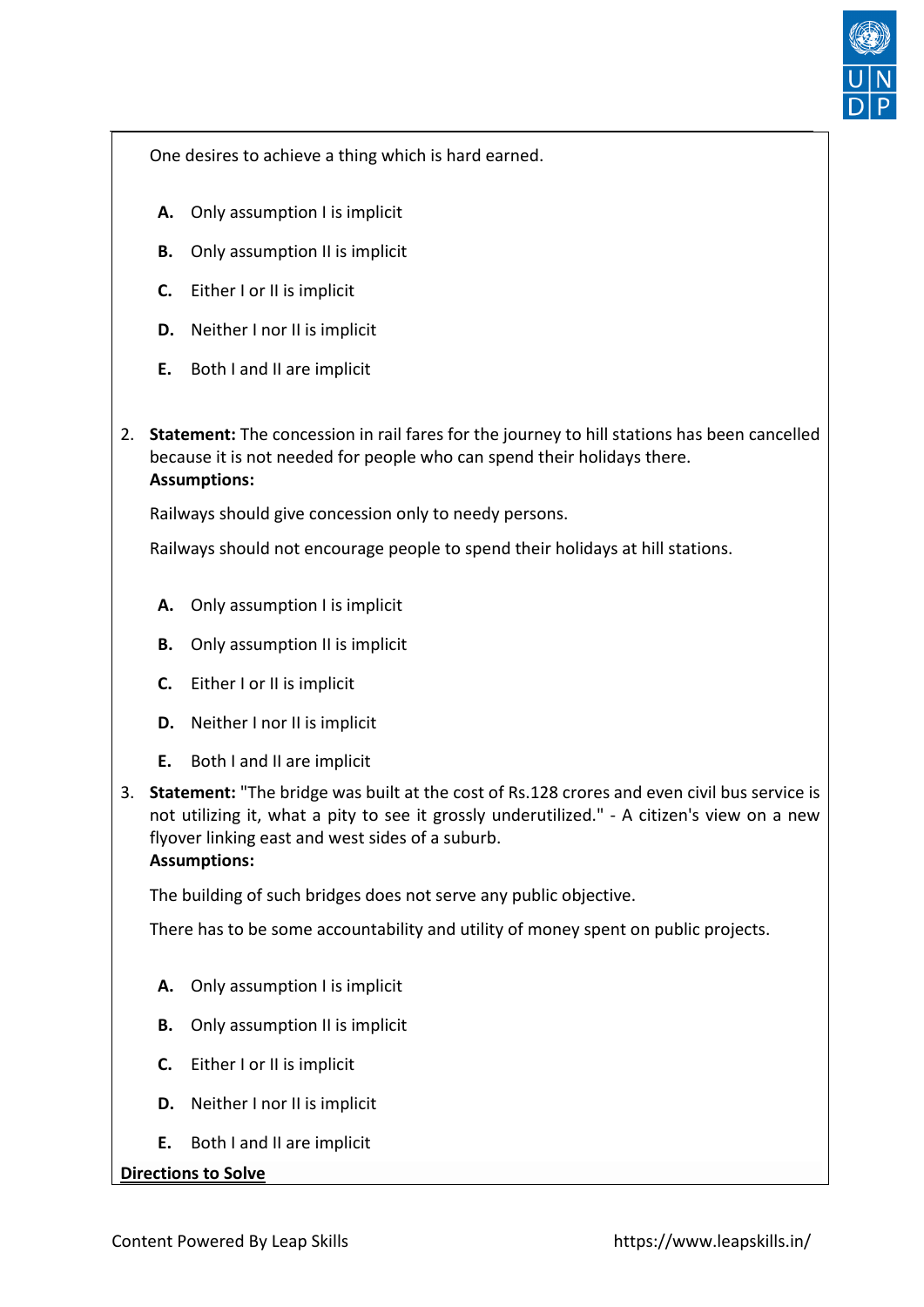

In each question below is given a statement followed by two conclusions numbered I and II. You have to assume everything in the statement to be true, then consider the two conclusions together and decide which of them logically follows beyond a reasonable doubt from the information given in the statement. Give answer:

(A) If only conclusion I follows

- (B) If only conclusion II follows
- (C) If either I or II follows
- (D) If neither I nor II follows and
- (E) If both I and II follow.
- 4. **Statements:** In Japan, the incidence of stomach cancer is very high, while that of bowel cancer is very low. But Japanese immigrate to Hawaii, this is reversed - the rate of bowel cancer increases but the rate of stomach cancer is reduced in the next generation. All this is related to nutrition - the diets of Japanese in Hawaii are different than those in Japan. **Conclusions:**

The same diet as in Hawaii should be propagated in Japan also.

Bowel cancer is less severe than stomach cancer.

- **[A.](about:blank)** Only conclusion I follows
- **[B.](about:blank)** Only conclusion II follows
- **[C.](about:blank)** Either I or II follows
- **[D.](about:blank)** Neither I nor II follows
- **[E.](about:blank)** Both I and II follow
- 5. **Statements:** The Government run company had asked its employees to declare their income and assets but it has been strongly resisted by employees union and no employee is going to declare his income. **Conclusions:**

The employees of this company do not seem to have any additional undisclosed income besides their salary.

The employees union wants all senior officers to declare their income first.

- **[A.](about:blank)** Only conclusion I follows
- **[B.](about:blank)** Only conclusion II follows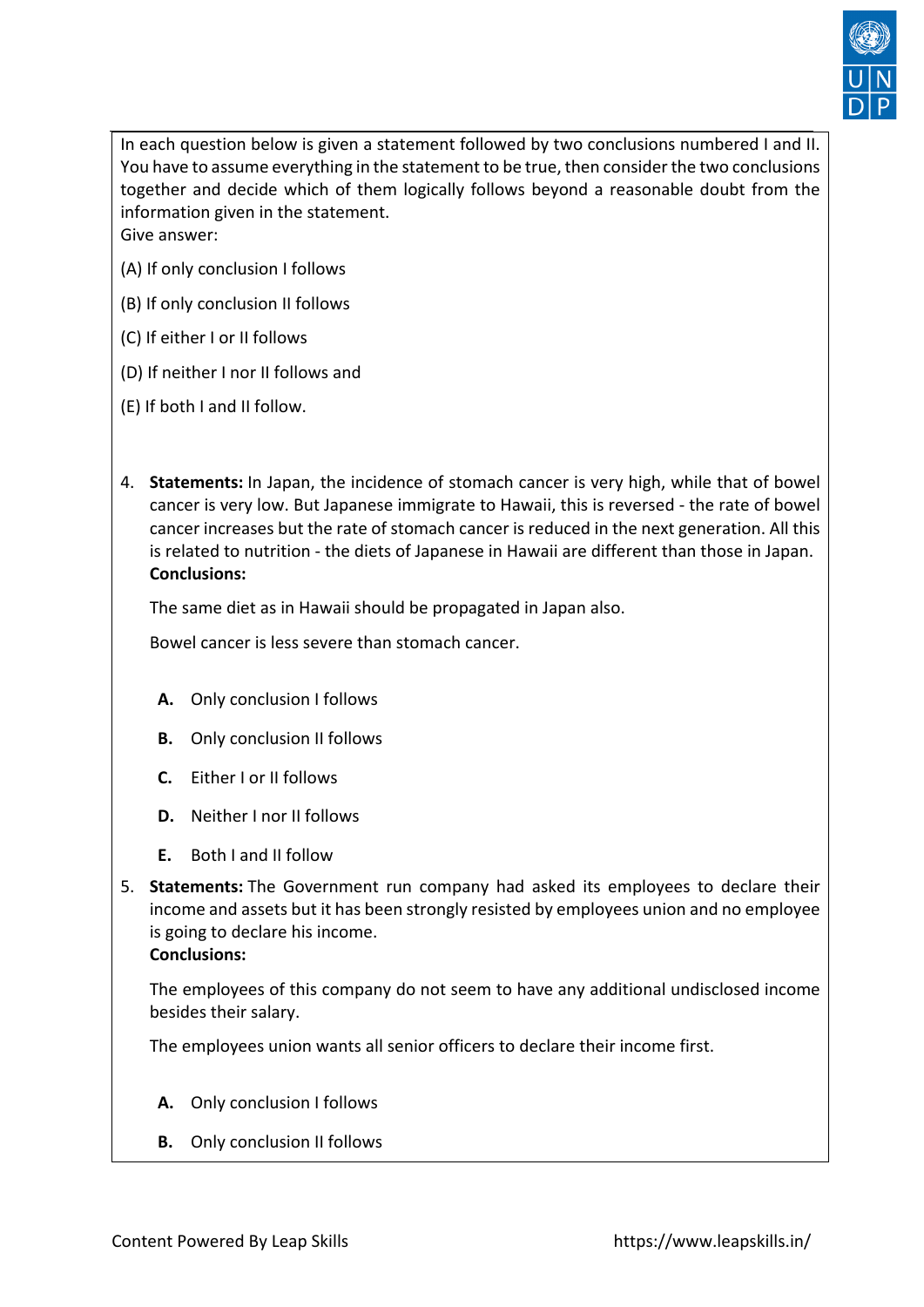

- **[C.](about:blank)** Either I or II follows
- **[D.](about:blank)** Neither I nor II follows
- **[E.](about:blank)** Both I and II follow

# **SOLUTIONS FOUNDATION**

#### **1. Answer:** Option **D Explanation:**

# According to the statement, 80% of the total runs were made by spinners. So, I does not

follow. Nothing about the opening batsmen is mentioned in the statement. So, II also does not follow.

# **2. Answer:** Option **A**

# **Explanation:**

Clearly, I directly follows from the given statement. Also, it is mentioned that old ideas are replaced by new ones, as thinking changes with the progressing time. So, II does not follow.

# **3. Answer:** Option **E**

# **Explanation:**

According to the statement, Government has spoiled financial institutions by appointing bureaucrats as Directors. This means that only those persons should be appointed as Directors who are experts in finance and are acquainted with the financial work of the institute. So, both I and II follow.

# **4. Answer:** Option **B**

# **Explanation:**

The fact given in I is quite contrary to the given statement. So, I does not follow. II mentions the direct implications of the state discussed in the statement. Thus, II follows.

# **5. Answer:** Option **D**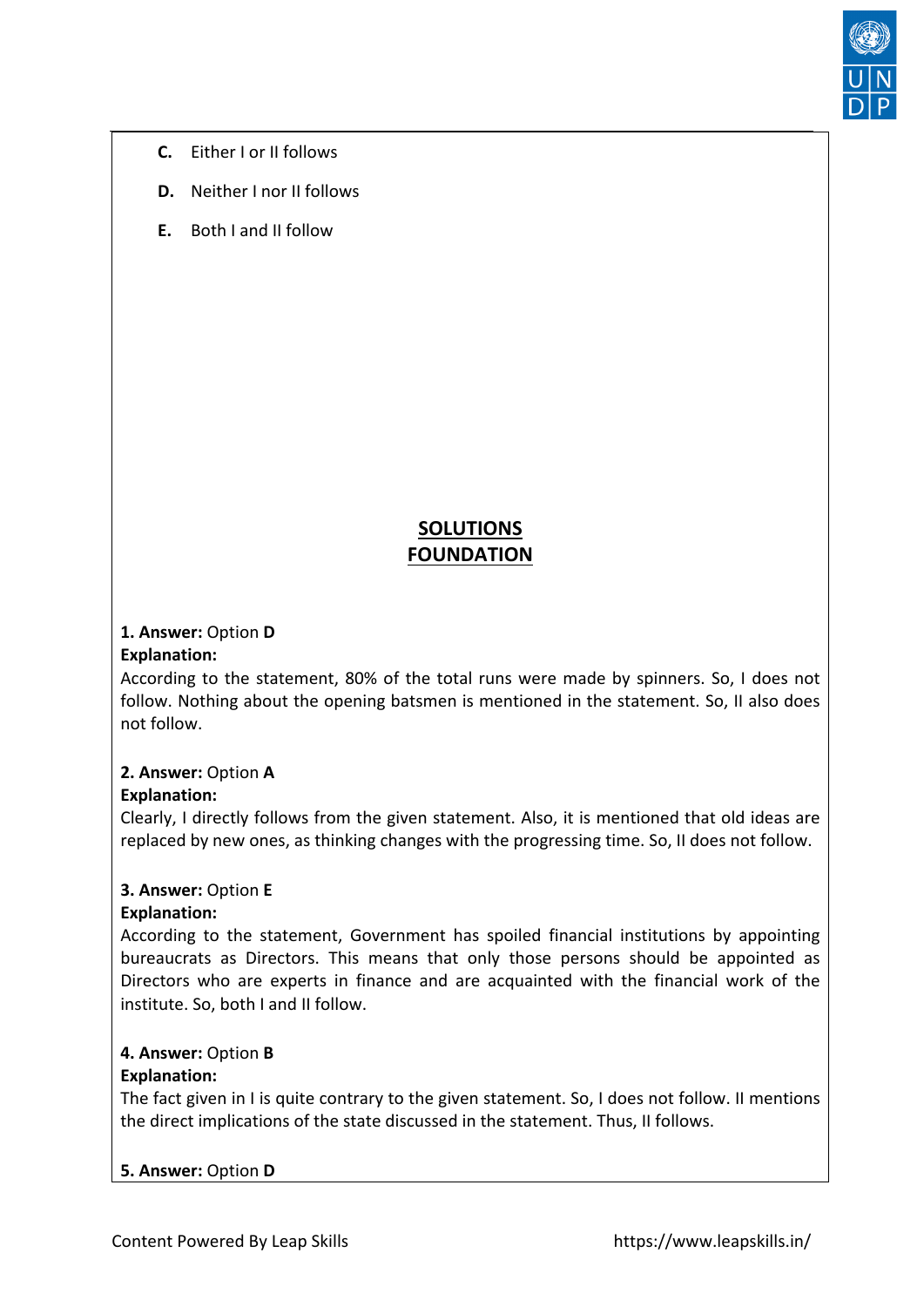

#### **Explanation:**

The statement concentrates on the increasing viewership of TV. and does not stress either on increasing the readership of newspapers or making studies regarding the same. So, neither I nor II follows.

# **MODERATE**

#### **1. Answer:** Option **E**

#### **Explanation:**

The performance of the individual has to be tested over a span of time as the statement mentions. So, I is implicit. The statement mentions that the individual's worth shall be reviewed (during probation period) before confirmation. So, II is also implicit.

# **2. Answer:** Option **A**

# **Explanation:**

Since the statement talks of putting the child in school at the age of 5, it means that the child is mentally prepared for the same at this age. So, I is implicit. But nothing about admission after 6 years of age is mentioned in the statement. So, II is not implicit.

# **3. Answer:** Option **B**

#### **Explanation:**

Assumption I goes against the statement. So, it is not implicit. The allowance will serve as a reward to the employees and shall provoke them to come on time. So, II is implicit.

# **4. Answer:** Option **A**

#### **Explanation:**

I directly follows from the statement and so is implicit. Also, the statement is a suggestion and does not tell about a government policy or its position of funds. So, II is not implicit.

**5. Answer:** Option **A Explanation:**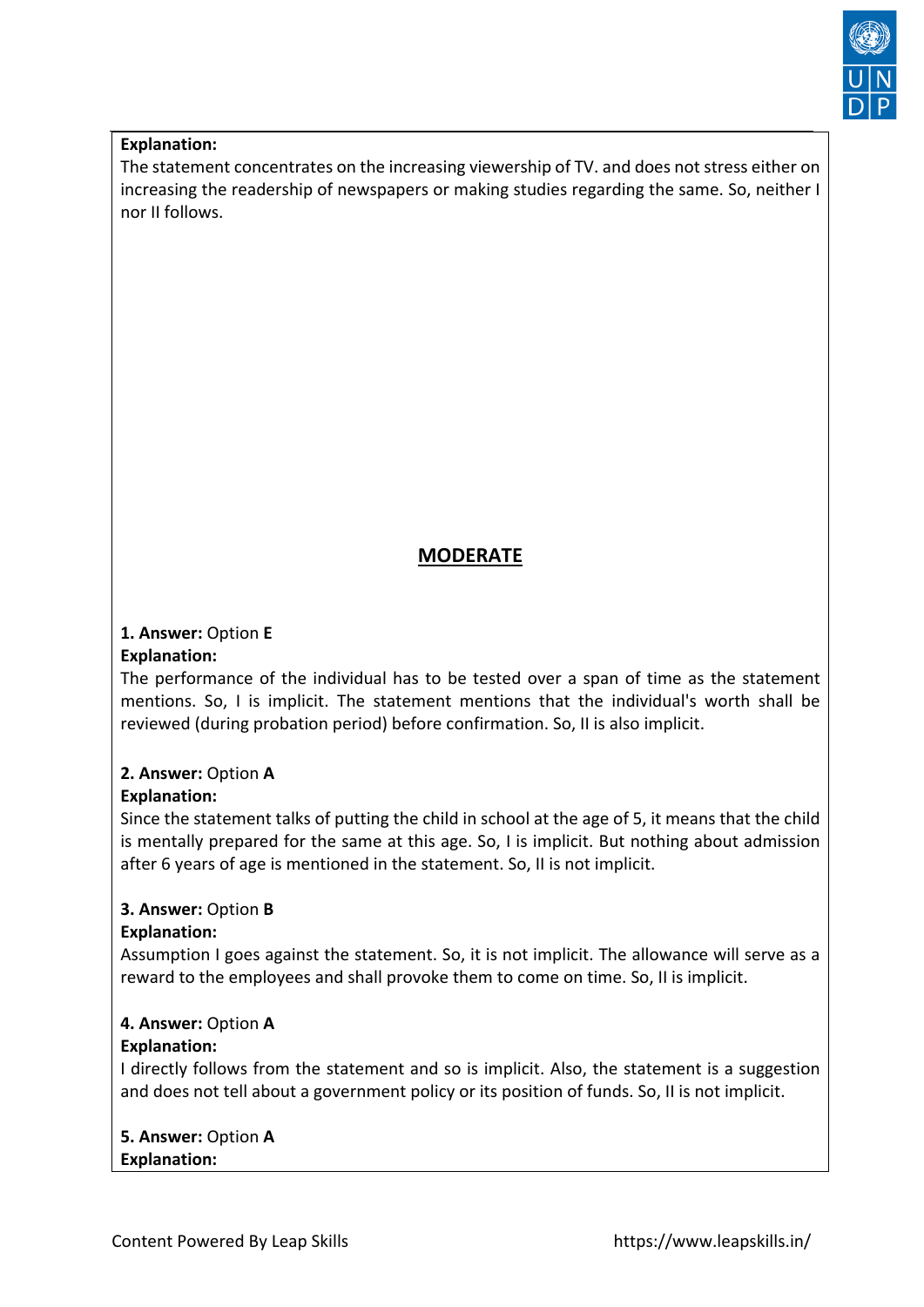

Such decisions as given in the statement are taken only after taking the existing vacancies into consideration. So, I implicit while II isn't.

# **HOTS-HIGH ORDER THINKING SKILLS**

#### **1. Answer:** Option **B Explanation:**

Clearly, nothing is mentioned about the professional nature of the job. So, I is not implicit. The statement hints that one rejects a thing that is easy to achieve. So, II is implicit.

# **2. Answer:** Option **A**

# **Explanation:**

The statement mentions that concessions should not be given to people who can afford to spend holidays in hill stations. This means they should be given only to needy persons. So, I is implicit. But, II does not follow from the statement and is not implicit.

# **3. Answer:** Option **B**

# **Explanation:**

Clearly, the statement expresses grave concern over a newly-built flyover not being utilized by public. This implies that such projects need to be taken up only after working out their utility and that the huge expenditure incurred on building such structures is worthwhile only if they prove useful for the public. Thus, only II is implicit.

# **4. Answer:** Option **D**

# **Explanation:**

The statement neither propagates the diet of any of the countries nor compares the two types of cancer. So, neither I nor II follows.

**5. Answer:** Option **D Explanation:**